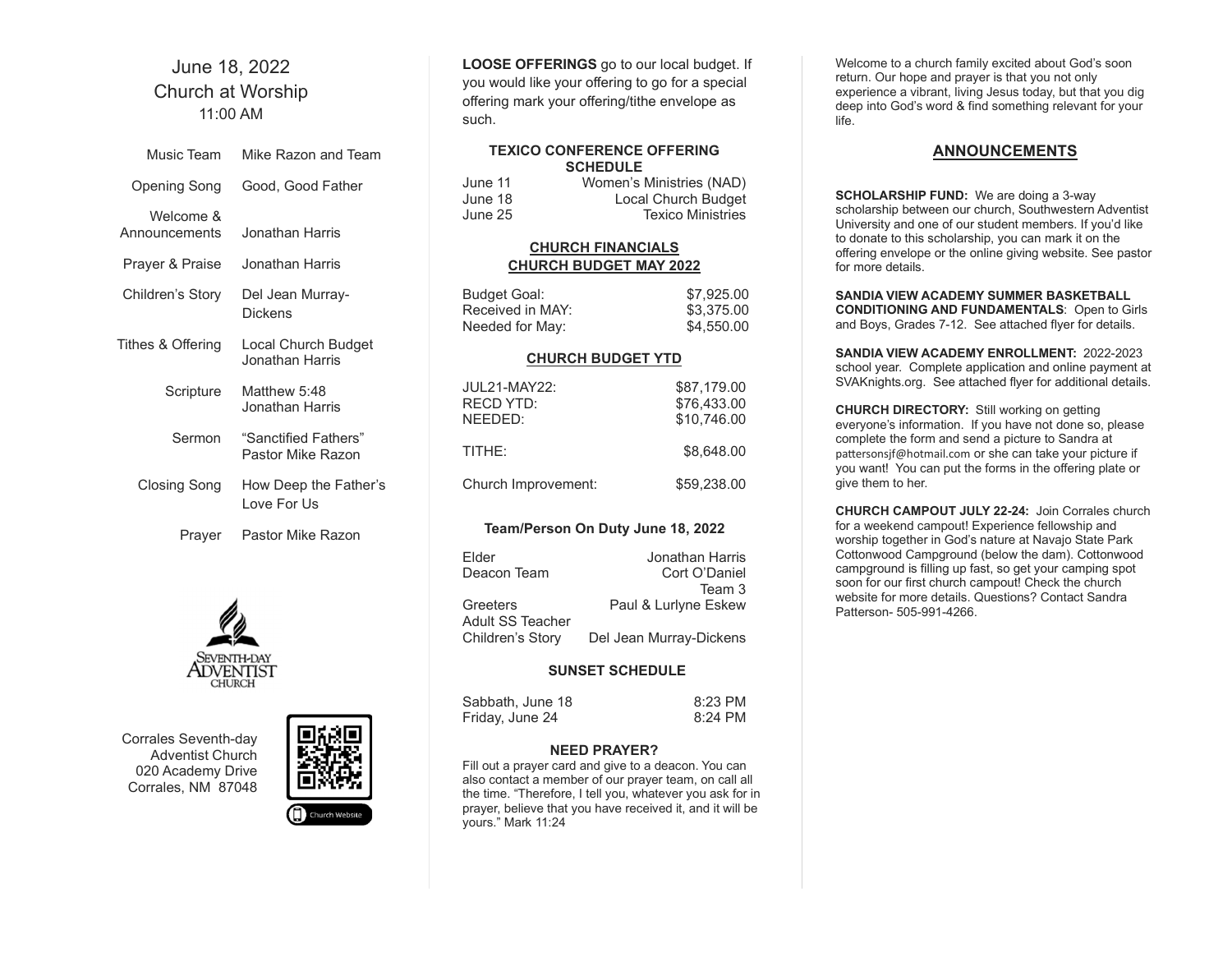

Pay online at: svaknights.org

REGISTER NOW: Information@sandiaviewacademy.org or call 505-280-0422

R

# **Sandia View Academy**

**College Preparatory Christian Education Grades 9-12** 

# **NOW ENROLLING** 2022-2023

\*Scholarships Available!

**Affordable Private Education** 

\*Restrictions apply



**Receive Registration** discount if paid by June 30, 2022.

Complete application and online payment at **SVAKnights.org** 



KNIGHT

#### **ELECTIVES OFFERED**

| er's Education               | Art             |
|------------------------------|-----------------|
| amics                        | <b>Robotics</b> |
| nary Art                     | <b>Textiles</b> |
| 5                            | <b>Sketchir</b> |
| śіс                          | Origami         |
| hery                         | Drama           |
| Painting                     |                 |
| rld Culture Appreciation and |                 |
| formance                     |                 |

Dri

Cer Cu Be

Mu Arc Oil

Wo Per





Competitive Athletic Program

**Mission Trips and Community** Service

**College Dual Enrollment** 

**ACT/SAT Preparation Course** 

Call Ruth Soto if you have any questions at 505-898-0717 or cell 505-280-0422

65 Sandia View Lane Corrales, NM 87048